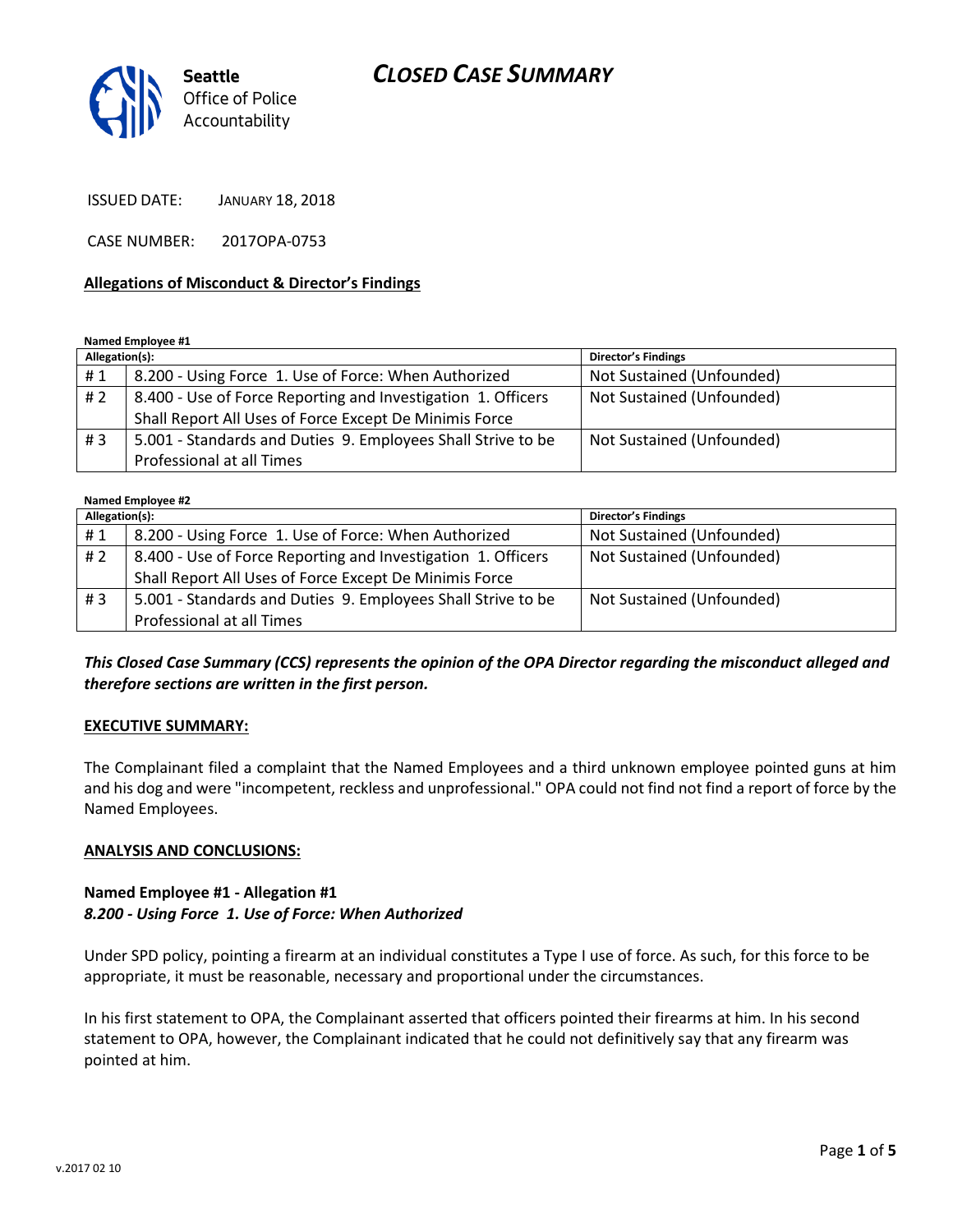

OPA CASE NUMBER: 2017OPA-0753

At his OPA interview, Named Employee #1 (NE#1) denied pointing his firearm at the Complainant. While he indicated that his weapon was drawn, NE#1 claimed that it was pointed downwards in the low ready position at all times during his interaction with the Complainant.

Applying a preponderance of the evidence standard, and given the Complainant's inability to recall with clarity whether a firearm was pointed at him and NE#1's denial that he did so, I conclude that NE#1 did not point a firearm at the Complainant and thus did not use force in this instance. As such, I recommend that this allegation be Not Sustained – Unfounded.

### Recommended Finding: **Not Sustained (Unfounded)**

#### **Named Employee #1 - Allegation #2**

# *8.400 - Use of Force Reporting and Investigation 1. Officers Shall Report All Uses of Force Except De Minimis Force*

SPD policy sets forth four levels of force – de minimis, Type I, Type II and Type III. (SPD Policy 8.400-POL-1.) De minimis is the lowest level of force and Type III is the highest. (*Id*.) No investigation or reporting is required for de minimis force, but all other levels need to be reported, documented and investigated to varying degrees. (*Id*.) The policy defines Type I force as including a "strike with sufficient force to cause pain or complaint of pain." (*Id.*) Among the force that rises to the level of Type II, is any force "reasonably expected to cause physical injury." (*Id*.) Both levels of force must be reported to and screened in-person at the scene by a sergeant. (*Id*.) With regard to Type I force, in-person screening is not required if not practical under the circumstances). (*Id*.)

As indicated above, pointing a firearm at an individual is Type I force. As such, it must be reported and investigated. Accordingly, had NE#1 pointed a firearm at the Complainant, he would have been required to report that force.

Here, however, I conclude that NE#1 did not do so. As such, he was not required to report force that he did not use. For this reason, I recommend that this allegation be Not Sustained – Unfounded.

#### Recommended Finding: **Not Sustained (Unfounded)**

# **Named Employee #1 - Allegation #3**

#### *5.001 - Standards and Duties 9. Employees Shall Strive to be Professional at all Times*

The Complainant alleged that the Named Employees' conduct and interaction with him on the date in question was unprofessional and in violation of SPD policy.

On that date, NE#1 and Named Employee #2 (NE#2) were tracking individuals suspected of stealing a vehicle. Those suspects ditched the vehicle and ran and hid from the police. The individuals fled in the vicinity of the Complainant's home and were tracked in that location.

The Complainant reported that when he returned to his home, he was informed by a neighbor that the police were searching for suspects who were at large. He reported requesting that an officer perform a walkthrough with him of his property to make sure that it was safe. The Complainant stated that an officer did so and no suspects were located.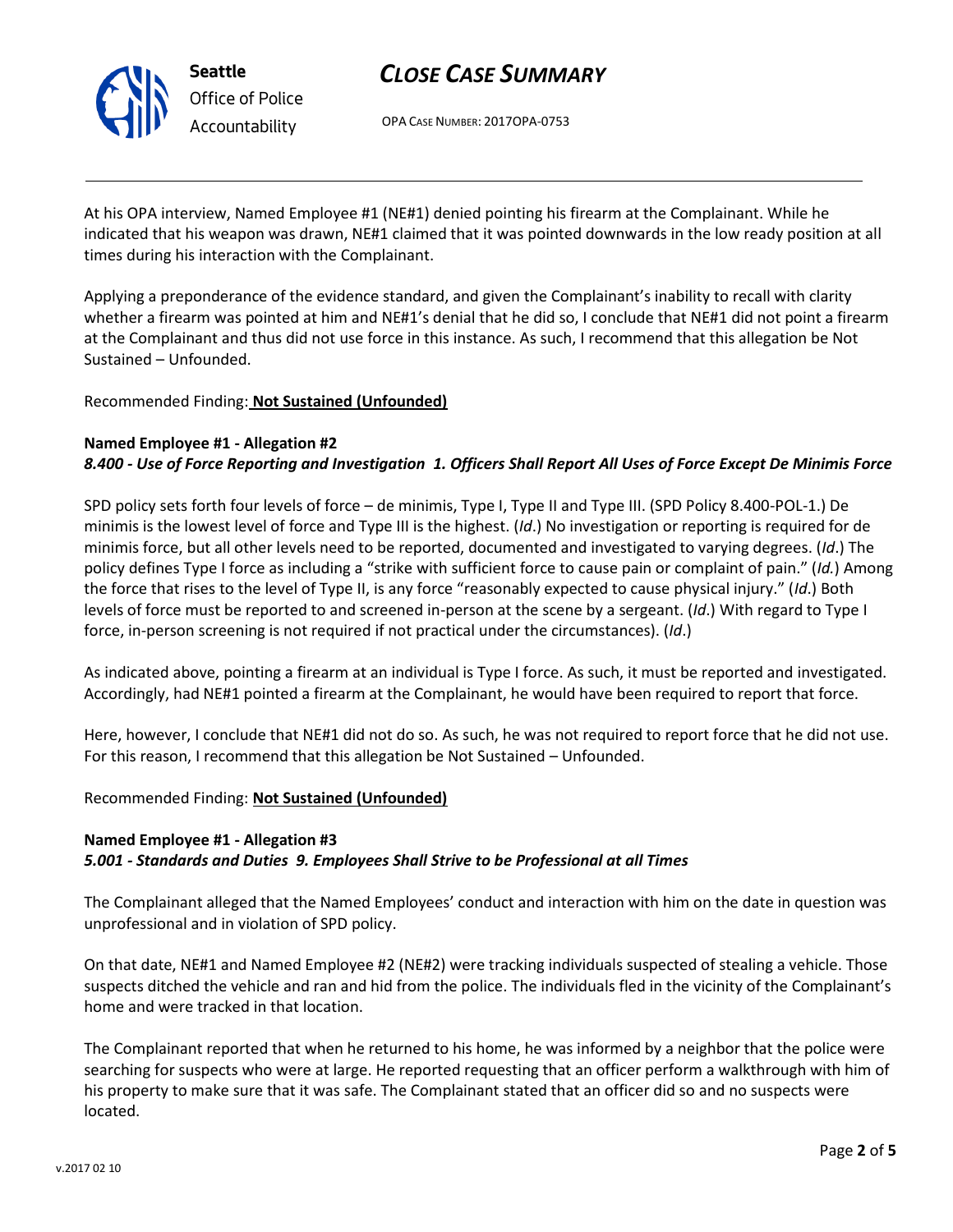OPA CASE NUMBER: 2017OPA-0753

Thereafter, the Complainant was in his home when a police officer shined a light through his window. The Complainant was annoyed by this given that a search had already been conducted of his property with negative results and, at that time, he was nude. The Complainant opened his door to speak to the officers. As indicated above, he asserted that a firearm may have been pointed at him. He reported being given multiple orders by the officers, including: "put your hands up"; "restrain your dog"; and "get back inside." The Complainant, who had his dog with him at that time, reported going back into his house with his dog and slamming his door.

The Complainant alleged that the officers were aggressive, engaged in actions that endangered him, and were unprofessional, reckless, and incompetent. The Complainant further asserted that the officers left several gates open and tracked dog feces through his yard.

NE#2 explained that he was tracking the scent of the at large suspects with his K-9 partner Zeff. NE#1 was working as the cover officer. While a third officer was with them at various times during the tracking, both NE#1 and NE#2 indicated that she was not with them when they interacted with the Complainant. This is inconsistent with the Complainant's recollection, as he reported that he interacted with three officers.

Both NE#1 and NE#2 stated that they were unaware that an officer had already performed a walkthrough of the Complainant's property. However, both stated that this fact would have been immaterial as they were following an active scent. The officers explained that, based on legal authority, they had the lawful right to track the scent with Zeff when it led Zeff through the Complainant's property. The officers asserted that this was the case even if the property had already been examined and even though they had to open closed fences to access the Complainant's yard. [I note that the case relied upon by the officers is *State of New Hampshire v. Christopher Gay*, a New Hampshire Supreme Court decision. This is not binding authority for either Washington state or federal courts. That being said, I am unaware of any legal authority in Washington that is contrary to the holding set forth in this case and the issue of whether there was a lawful basis for the K-9 search is not at issue in this case.] NE#2 explained that the track that Zeff was following could fade at any time and it was essential to keep the search going to locate the subjects.

Both of the Named Employees recounted that when they walked by his door, the Complainant opened the door and was standing there with his dog. The Complainant appeared angry and annoyed by their presence. The officers, who reported wearing clearly marked SPD uniforms, identified themselves. Given the fact that they were actively tracking subjects and their concern that Zeff could bite the Complainant or the Complainant's dog, the officers told him to go inside and close his door and to restrain his dog. The Complainant did so and the officers continued with their tracking. The officers stated that it was possible that a flashlight was shined into the Complainant's window, but that it would have been done inadvertently when they were scanning the area looking for the subject. The officers stated that they did not purposefully shine the flashlight into the window to illuminate the Complainant. The officers denied pointing firearms at the Complainant. Both officers also denied telling the Complainant to put his hands up.

Both of the officers stated that it was possible that they left the gates open. NE#2 indicated that it was not his practice to close the gates. Both officers denied tracking dog feces throughout the Complainant's yard.



**Seattle**

*Office of Police Accountability*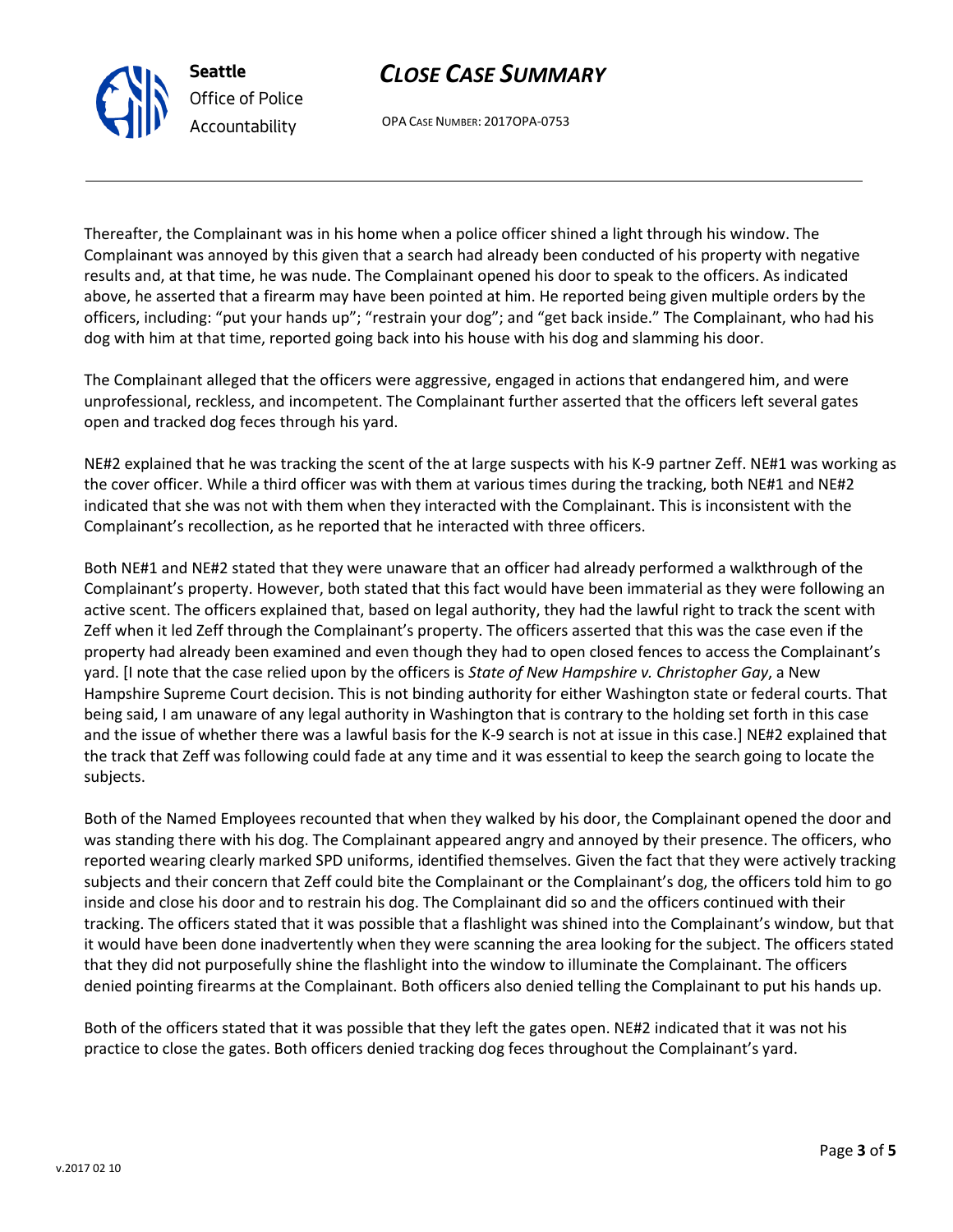

OPA CASE NUMBER: 2017OPA-0753

SPD Policy 5.001-POL-9 requires that SPD employees "strive to be professional at all times." The policy further instructs that "employees may not engage in behavior that undermines public trust in the Department, the officer, or other officers." (SPD Policy 5.001-POL-9.)

Evaluating the above facts and under the totality of the circumstances, I do not find that the officers engaged in conduct that violated the Department's professionalism policy. The officers were tracking fleeing subjects and that track led them by the Complainant's home. While the Complainant was frustrated by the duplicative search, I credit the officers' account that they were unaware that the previous walkthrough had occurred and that, even had such a prior search occurred, it was largely immaterial. I find that it was reasonable for the officers to tell the Complainant to go back inside and restrain his dog given their concerns.

I find that there is a dispute of fact concerning whether the officers told the Complainant to put up his hands, but even if this occurred, it would not necessarily have been unprofessional or in violation of policy. I also find that there is a dispute of fact concerning whether the Named Employees tracked dog feces through the Complainant's yard; however, even had they done so, there is no indication that this was anything more than an accident.

Lastly, while the preferred course of action would have been to close the gates that they opened in the Complainant's yard, I do not find that the Named Employees' failure to do so constituted unprofessional behavior.

While I understand the Complainant's frustration with the circumstances that he faced in this instance – particularly his annoyance that the vicinity of his home was searched twice and that he was ordered to go back into his home when standing in his own yard – the officers' conduct in this case did not violate this section of the policy. As such, I recommend that this allegation be Not Sustained – Unfounded.

# Recommended Finding: **Not Sustained (Unfounded)**

# **Named Employee #2 - Allegation #1** *8.200 - Using Force 1. Use of Force: When Authorized*

NE#2 denied having his firearm in his hand at any point while he was tracking with Zeff. NE#1 did not recall whether NE#2 had his firearm out, but stated that it was unlikely given that NE#1 was actively tracking and was holding Zeff's leash with one hand.

The Complainant did not necessarily dispute NE#2's claim that he did not have his firearm out. In his first statement to OPA, the Complainant stated that either a gun or guns were pointed at him. As such, it is possible that, even assuming the Complainant's account to be accurate, only one gun (allegedly NE#1's) was pointed at him.

Based on the above and applying a preponderance of the evidence standard, I find that NE#2 did not have his gun drawn on the date in question and thus did not use any reportable force in this case. As such, I recommend that this allegation be Not Sustained – Unfounded.

# Recommended Finding: **Not Sustained (Unfounded)**